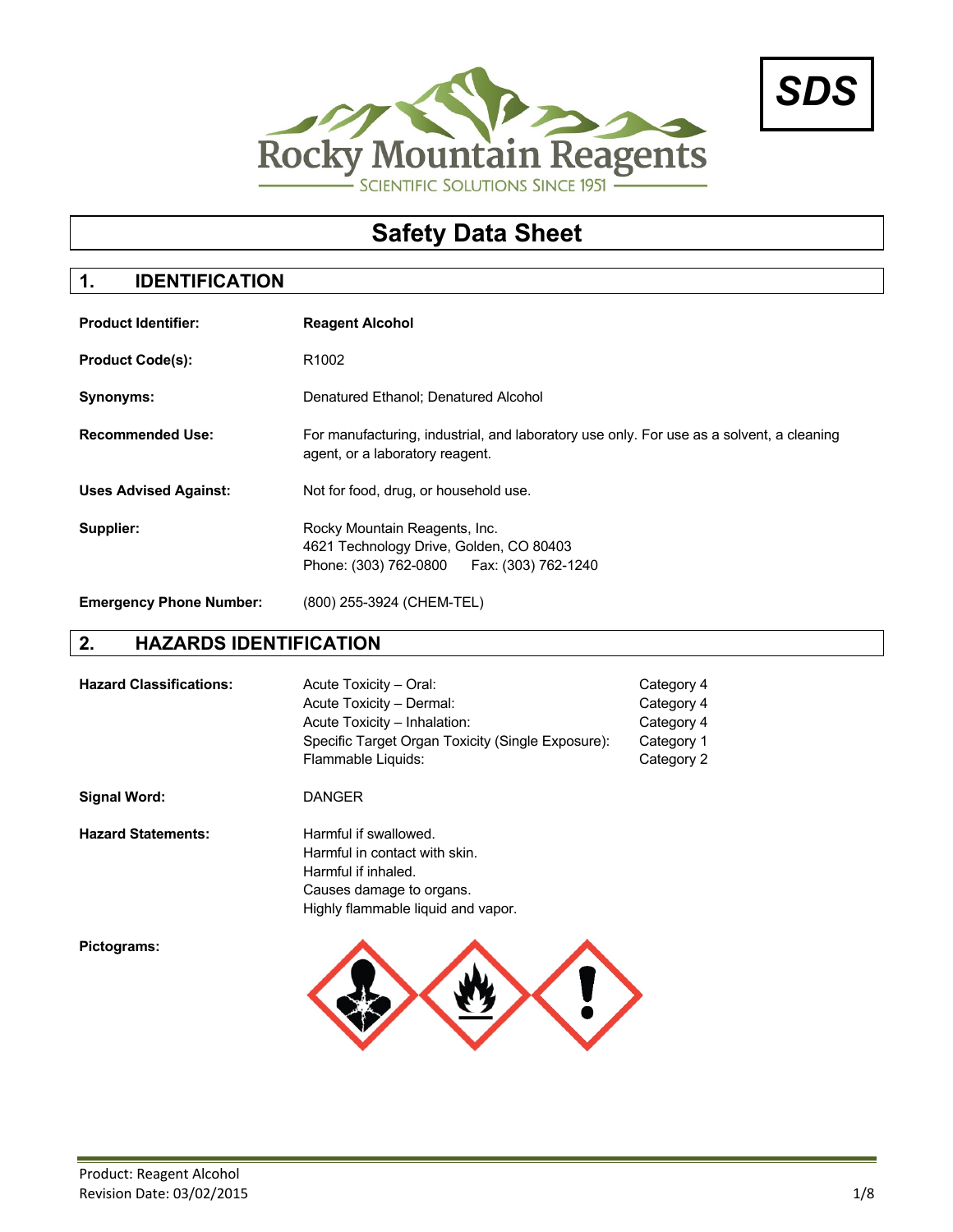#### **Precautionary Statements:**

| <b>Prevention:</b>                                 | Wash thoroughly after handling.<br>Do not eat, drink, or smoke when using this product.<br>Wear protective gloves, protective clothing, eye protection, and face protection.<br>Do not breathe fumes, mists, vapors, or spray.<br>Use only outdoors or in a well-ventilated area.<br>Keep away from heat, sparks, open flames, and hot surfaces. - No smoking.<br>Keep container tightly closed.<br>Ground container and receiving equipment.<br>Use explosion-proof electrical, ventilating, lighting, and transportation equipment.<br>Use only non-sparking tools.<br>Take precautionary measures against static discharge. |
|----------------------------------------------------|--------------------------------------------------------------------------------------------------------------------------------------------------------------------------------------------------------------------------------------------------------------------------------------------------------------------------------------------------------------------------------------------------------------------------------------------------------------------------------------------------------------------------------------------------------------------------------------------------------------------------------|
| <b>Response:</b>                                   | If swallowed: Call a poison center or doctor if you feel unwell. Rinse mouth.<br>If on skin (or hair): Rinse skin with water. Call a poison center or doctor if you feel unwell.<br>Take off immediately all contaminated clothing and wash it before reuse.<br>If inhaled: Remove person to fresh air and keep comfortable for breathing. Call a poison<br>center or doctor if you feel unwell.<br>If exposed: Call a poison center or doctor.<br>In case of fire: Use water spray, dry powder, alcohol resistant foam, or carbon dioxide to<br>extinguish.                                                                   |
| Storage:                                           | Store locked up.<br>Store in a well-ventilated place. Keep cool.                                                                                                                                                                                                                                                                                                                                                                                                                                                                                                                                                               |
| Disposal:                                          | Dispose of contents and container in accordance with local, regional, national, and<br>international regulations.                                                                                                                                                                                                                                                                                                                                                                                                                                                                                                              |
| <b>Hazards Not Otherwise</b><br><b>Classified:</b> | This product is toxic to humans. Primates are especially susceptible to the toxic effects of<br>methanol, which are not reflected through toxicity data (see Section 11).<br>May cause adverse reproductive effects based on human and animal data.                                                                                                                                                                                                                                                                                                                                                                            |
| <b>Toxicity Statement:</b>                         | Not applicable.                                                                                                                                                                                                                                                                                                                                                                                                                                                                                                                                                                                                                |

## **3. COMPOSITION AND INFORMATION ON INGREDIENTS**

| <b>Component</b> | <b>Common Name / Synonyms</b> | CAS#    | <b>Chemical Formula</b> | % by Weight   |
|------------------|-------------------------------|---------|-------------------------|---------------|
| Ethanol          | Ethyl Alcohol                 | 64-17-5 | $C_2H_5OH$              | $89.5 - 91.5$ |
| Methanol         | Methyl Alcohol                | 67-56-1 | CH <sub>3</sub> OH      | $4.0 - 5.0$   |
| Isopropanol      | Isopropyl Alcohol             | 67-63-0 | $C_3H_7OH$              | $4.5 - 5.5$   |

**Trade Secret Statement:** Not applicable.

### **4. FIRST AID MEASURES**

#### **First Aid Procedures:**

**Inhalation:** Move to fresh air. If breathing is difficult, give oxygen. If not breathing, give artificial respiration. WARNING! It may be hazardous to the person providing aid to give mouth-tomouth resuscitation when the inhaled or ingested material is toxic, infectious, or corrosive. Do not use mouth-to-mouth resuscitation if victim ingested or inhaled the substance; induce artificial respiration with the aid of a pocket mask equipped with a one-way valve or other proper respiratory medical device. Call a poison center or doctor immediately if you feel unwell or are concerned.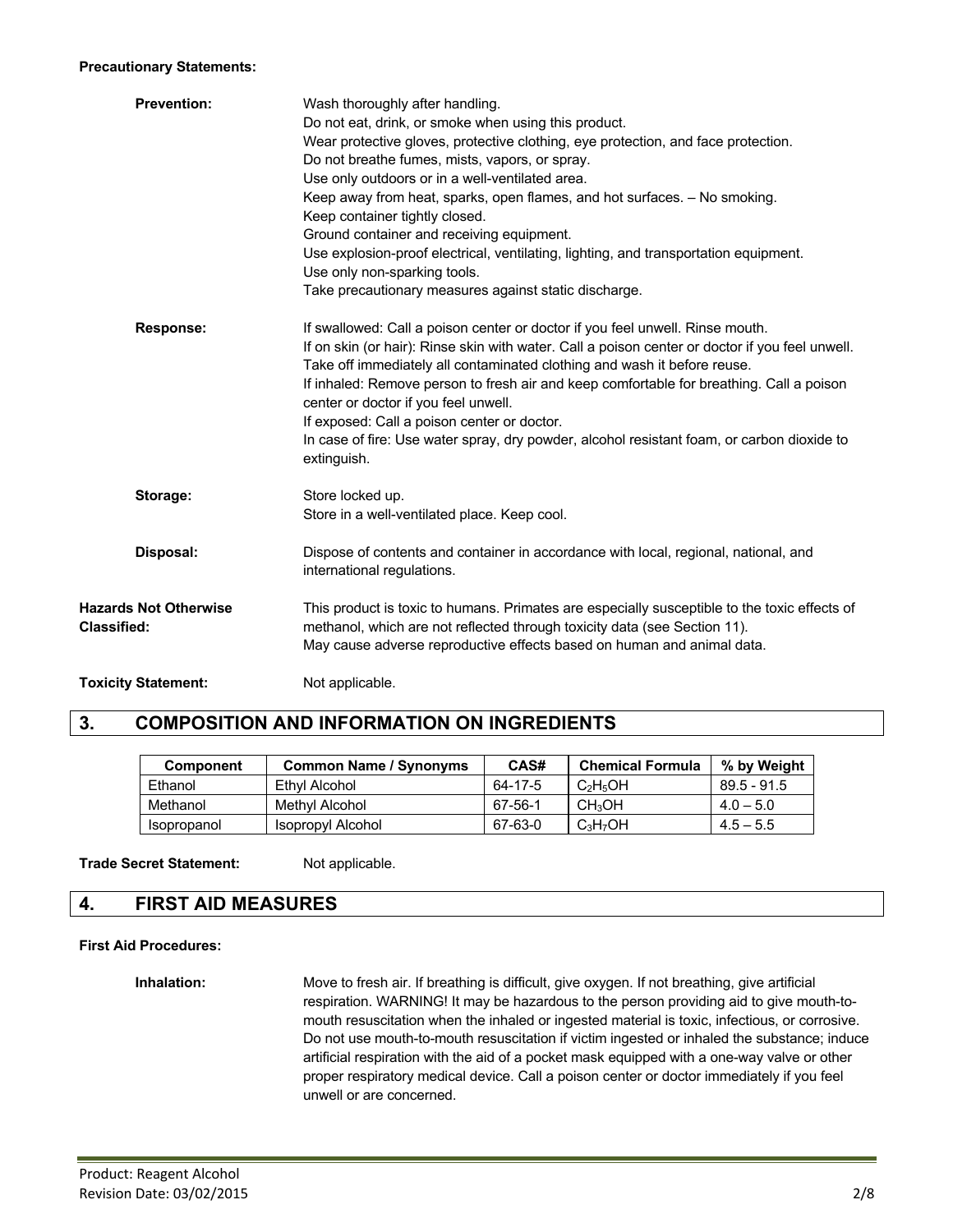| Ingestion:                                                  | Do not induce vomiting unless directed to do so by medical personnel. If vomiting occurs,<br>keep head low so that vomit does not enter lungs. Never give anything by mouth to an<br>unconscious person. Call a poison center or doctor immediately if you feel unwell or are<br>concerned.                                                                                                                                                                                                                                                                                                           |
|-------------------------------------------------------------|-------------------------------------------------------------------------------------------------------------------------------------------------------------------------------------------------------------------------------------------------------------------------------------------------------------------------------------------------------------------------------------------------------------------------------------------------------------------------------------------------------------------------------------------------------------------------------------------------------|
| <b>Skin Contact:</b>                                        | Remove contaminated clothing and shoes. Wash skin with plenty of water for at least 15<br>minutes. Wash clothing before reuse. Call a poison center or doctor immediately if you feel<br>unwell or are concerned.                                                                                                                                                                                                                                                                                                                                                                                     |
| <b>Eye Contact:</b>                                         | Check for and remove contact lenses if present and easy to do. Immediately flush eyes with<br>gentle but large stream of water for at least 15 minutes, lifting lower and upper eyelids<br>occasionally. Call a poison center or doctor immediately if you feel unwell or are concerned.                                                                                                                                                                                                                                                                                                              |
| <b>General Advice:</b>                                      | Poison information centers in each state can provide additional assistance for scheduled<br>poisons. Ensure that medical personnel and those providing first aid are aware of the<br>material(s) involved and take precautions to protect themselves.                                                                                                                                                                                                                                                                                                                                                 |
| <b>Symptoms and Effects:</b>                                | May cause irritation to eyes, skin, respiratory tract, and gastrointestinal tract. Absorption<br>through skin may cause visual disturbances and metabolic acidosis. Inhalation of vapors<br>may cause dizziness, suffocation, nervous system effects, and cardiovascular effects. May<br>affect the blood, brain, urinary system, liver, spleen, and eyes. Ingestion may cause nausea,<br>vomiting, diarrhea, abdominal pain, constipation, nervous system effects, blindness, and<br>respiration effects. May affect the blood, liver, kidneys, cardiovascular system, brain,<br>pancreas, and eyes. |
| <b>Immediate Medical Care/</b><br><b>Special Treatment:</b> | If you feel unwell or are concerned, call a poison center or doctor immediately.<br>Treat symptomatically.                                                                                                                                                                                                                                                                                                                                                                                                                                                                                            |

## **5. FIREFIGHTING MEASURES**

| <b>Suitable Extinguishing Media:</b>                                         | Water spray, dry powder, alcohol resistant foam, carbon dioxide.                                                                                                                                                                                                                                                                                                                                                                                                                     |  |  |
|------------------------------------------------------------------------------|--------------------------------------------------------------------------------------------------------------------------------------------------------------------------------------------------------------------------------------------------------------------------------------------------------------------------------------------------------------------------------------------------------------------------------------------------------------------------------------|--|--|
|                                                                              | Unsuitable Extinguishing Media: Do not use a solid (straight) water stream, as it may scatter and spread fire.                                                                                                                                                                                                                                                                                                                                                                       |  |  |
| <b>Hazardous Combustion</b><br><b>Products:</b>                              | Carbon oxides.                                                                                                                                                                                                                                                                                                                                                                                                                                                                       |  |  |
| <b>Specific Hazards:</b>                                                     | Highly flammable. Vapors may cause flash fire or ignite explosively. Burns vigorously if<br>ignited easily by heat, sparks, or flames. Material may burn with an invisible flame. Sealed<br>containers may explode when heated or involved in fire. Material is sensitive to static<br>discharge. Vapors may travel considerable distance to source of ignition and flash back.<br>Vapor from the solvent may accumulate in container headspace resulting in flammability<br>hazard. |  |  |
| <b>Special Protective Equipment/</b><br><b>Precautions for Firefighters:</b> | As in any fire, wear MSHA/NIOSH-approved (or equivalent), self-contained, positive-<br>pressure or pressure-demand breathing apparatus and full protective gear. Use water spray<br>to cool unopened containers. Move containers from fire area, if you can do so without risk.<br>This material may evaporate and leave a flammable residue if spilled. In the event of fire<br>and/or explosion, do not breathe fumes.                                                             |  |  |

## **6. ACCIDENTAL RELEASE MEASURES**

#### **Personal Precautions and** Ventilate area of leak or spill. Isolate hazard area and keep unnecessary and unprotected **Protective Equipment:** personnel away from the area of the leak or spill. Keep upwind. Keep out of low areas. Wear appropriate personal protective equipment (see Section 8). Remove all sources of ignition. Pay attention to flashback. Take precautionary measures against static discharge.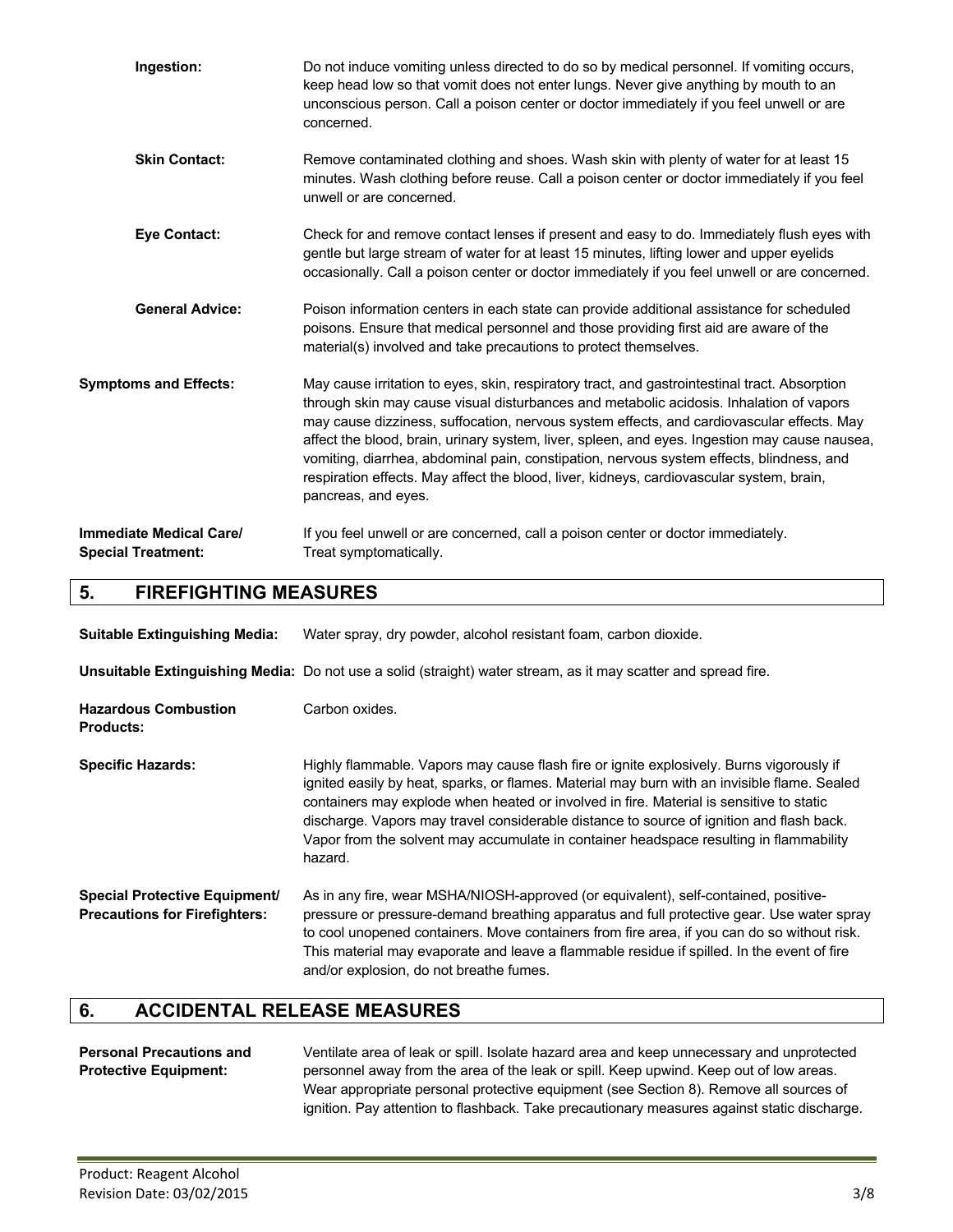|                                 | All equipment used when handling the product must be grounded. Use spark-proof tools<br>and explosion-proof equipment. Avoid contact with eyes, skin, and clothing.                                                                                                                                                                                  |
|---------------------------------|------------------------------------------------------------------------------------------------------------------------------------------------------------------------------------------------------------------------------------------------------------------------------------------------------------------------------------------------------|
| <b>Emergency Procedures:</b>    | In case of chemical emergency, or if unsure how to address an accidental release, consult a<br>professional (see Section 1).                                                                                                                                                                                                                         |
| <b>Methods for Containment:</b> | Eliminate all sources of ignition. Stop the flow of material, if this is without risk. Prevent entry<br>into waterways, sewer, basements, or confined areas. Dike the spilled material where<br>possible. Product should not be released to the environment. Contain and recover liquid<br>when possible.                                            |
| <b>Methods for Cleanup:</b>     | Absorb spill with an inert material (e.g. vermiculite, dry sand, earth, cloth, or fleece) and<br>place in a non-combustible container for reclamation or disposal. Do not flush to sewer.<br>Clean contaminated surface thoroughly. Never return spills in original containers for reuse.<br>Clean up in accordance with all applicable regulations. |

#### **7. HANDLING AND STORAGE**

**Handling:** Do not handle, store, or open near an open flame, sources of heat, or sources of ignition. Wear personal protective equipment (see Section 8). Use only in well-ventilated areas. Provide sufficient air exchange and/or exhaust in work areas. Avoid contact with skin, eyes, and clothing. Do not breathe vapors or spray mist. Do not ingest. When using, do not eat, drink, or smoke. Take precautionary measures against static discharge. To avoid ignition of vapors by static electricity discharge, all metal parts of the equipment must be grounded. Keep away from incompatible materials (see Section 10). Handle in accordance with good industrial hygiene and safety practice. Wash thoroughly after handling. Containers of this material may be hazardous when empty, as they retain product residues (vapors, liquids). Observe all warnings and precautions listed for this product.

**Storage:** Store in a cool, dry, ventilated area. Store in a segregated and approved area away from incompatible materials (see Section 10). Store in original container. Keep containers tightly closed and upright. Keep away from food, drink, and animal foodstuffs. Keep out of the reach of children. Ground container and transfer equipment. Comply with all national, state, and local codes pertaining to the storage, handling, dispensing, and disposal of this product.

### **8. EXPOSURE CONTROLS AND PERSONAL PROTECTION**

| <b>Exposure Limits:</b> | Ethanol:     | ACGIH:<br>OSHA: | STEL:<br>PEL:         | 1000 ppm<br>1000 ppm<br>1900 mg/m $3$ |
|-------------------------|--------------|-----------------|-----------------------|---------------------------------------|
|                         | Methanol:    | ACGIH:          | TWA:<br>STEL:<br>BEL: | 200 ppm<br>250 ppm<br>15 $mg/L$       |
|                         |              | OSHA:           | PEL:                  | 200 ppm<br>260 mg/m $3$               |
|                         | Isopropanol: | ACGIH:          | TWA:<br>STEL:<br>BEL: | $200$ ppm<br>400 ppm<br>40 mg/L       |
|                         |              | OSHA:           | PEL:                  | 400 ppm<br>980 mg/m $3$               |

**Engineering Controls:** Ensure adequate ventilation. Ventilation rates should be matched to conditions. If applicable, use process enclosures, local exhaust ventilation, or other engineering controls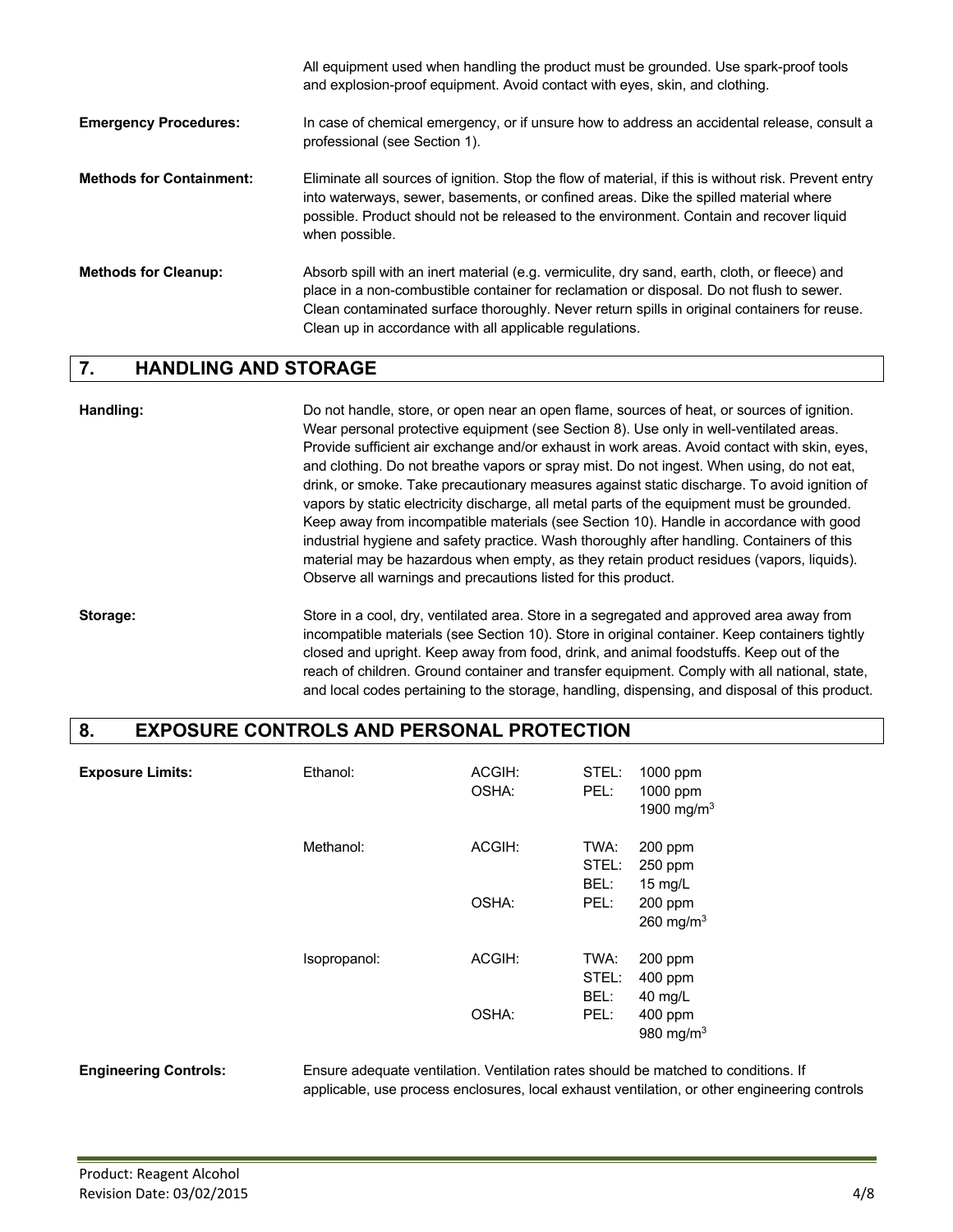to maintain airborne levels below recommended exposure limits. If exposure limits have not been established, maintain airborne levels to an acceptable level.

**Personal Protective Measures:**

| <b>Eye/Face Protection:</b>                                           | Wear safety glasses with side shields or goggles and a face shield. Maintain approved eye<br>wash station and accessible rinse facilities in work area.                                                                                                                                                                                                                                                                                                        |
|-----------------------------------------------------------------------|----------------------------------------------------------------------------------------------------------------------------------------------------------------------------------------------------------------------------------------------------------------------------------------------------------------------------------------------------------------------------------------------------------------------------------------------------------------|
| <b>Skin Protection:</b>                                               | Wear appropriate chemical resistant clothing (with long sleeves) and appropriate chemical<br>resistant gloves.                                                                                                                                                                                                                                                                                                                                                 |
| <b>Respiratory Protection:</b>                                        | An air-purifying, NIOSH-approved respirator with appropriate cartridge or canister may be<br>permissible under certain circumstances where airborne concentrations are expected to<br>exceed exposure limits. Use a positive-pressure, air-supplied respirator if there is any<br>potential for an uncontrolled release, if exposure levels are unknown, or in any other<br>circumstances where air-purifying respirators may not provide adequate protection. |
| <b>Specific Requirements</b><br>for Personal Protective<br>Equipment: | Ensure that glove material is compatible with this product. This information is available from<br>glove manufacturers.                                                                                                                                                                                                                                                                                                                                         |

## **9. PHYSICAL AND CHEMICAL PROPERTIES**

| Appearance:                                        | Colorless, transparent liquid.                             |  |  |
|----------------------------------------------------|------------------------------------------------------------|--|--|
| Odor:                                              | Alcoholic.                                                 |  |  |
| <b>Odor Threshold:</b>                             | 84 ppm (estimate)                                          |  |  |
| Formula Weight:                                    | Mixture.                                                   |  |  |
| pH:                                                | No information found.                                      |  |  |
| <b>Melting/Freezing Point:</b>                     | $-114$ °C                                                  |  |  |
| <b>Boiling Point/Range:</b>                        | 78.5 °C                                                    |  |  |
| <b>Decomposition Temperature:</b>                  | No information found.                                      |  |  |
| <b>Flash Point:</b>                                | 13 °C                                                      |  |  |
| <b>Auto-ignition Temperature:</b>                  | 362 °C                                                     |  |  |
| <b>Flammability:</b>                               | Explosive as vapor; flammable as liquid.                   |  |  |
| <b>Flammability/Explosive Limits:</b>              | Lower: 3.3% by volume<br>Upper: 19% by volume              |  |  |
| Solubility:                                        | Miscible with water, ether, acetone, benzene, acetic acid. |  |  |
| <b>Vapor Pressure:</b>                             | 43.5 mmHg at 20 °C                                         |  |  |
| <b>Vapor Density:</b>                              | 1.6 (Air = 1)                                              |  |  |
| <b>Specific Gravity:</b>                           | $0.79$ (Water = 1)                                         |  |  |
| <b>Evaporation Rate:</b>                           | 2.0 (Butyl Acetate = $1$ )                                 |  |  |
| <b>Viscosity:</b>                                  | No information found.                                      |  |  |
| <b>Partition Coefficient</b><br>(n-octanol/water): | No information found.                                      |  |  |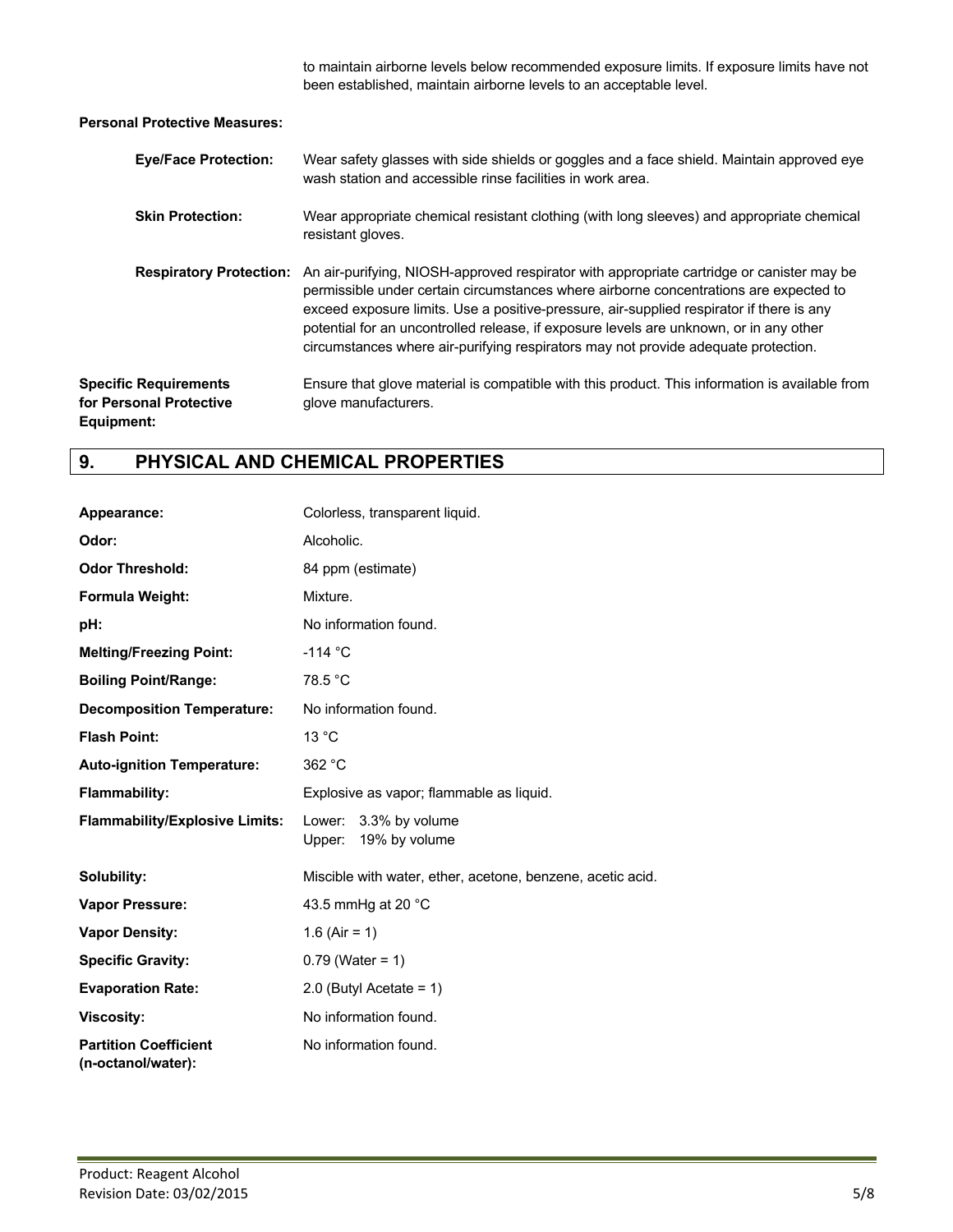## **10. STABILITY AND REACTIVITY**

| <b>Reactivity Data:</b>                              | Highly flammable. See Section 9.                                                                                                                       |  |  |
|------------------------------------------------------|--------------------------------------------------------------------------------------------------------------------------------------------------------|--|--|
| <b>Chemical Stability:</b>                           | Stable under normal conditions.                                                                                                                        |  |  |
| <b>Conditions to Avoid:</b>                          | Heat, flames, sparks, sources of ignition, incompatible materials.                                                                                     |  |  |
| <b>Incompatible Materials:</b>                       | Oxidizing agents, metals, halogens, isocyanates, inorganic salts, inorganic hydrides, organic<br>materials, hydrazine, acid anhydrides, bases, acids.  |  |  |
| <b>Hazardous Decomposition</b><br><b>Products:</b>   | Carbon oxides.                                                                                                                                         |  |  |
| <b>Possibility of Hazardous</b><br><b>Reactions:</b> | May react vigorously, violently or explosively if exposed to extreme thermal conditions or in<br>contact with the incompatible materials listed above. |  |  |
| <b>Hazardous Polymerization:</b>                     | Will not occur.                                                                                                                                        |  |  |

## **11. TOXICOLOGICAL INFORMATION**

| <b>Routes of Exposure:</b>   | Inhalation, ingestion, skin contact, eye contact. |                                                                                                                                                                                                                                                                                                                                                                  |                                             |  |
|------------------------------|---------------------------------------------------|------------------------------------------------------------------------------------------------------------------------------------------------------------------------------------------------------------------------------------------------------------------------------------------------------------------------------------------------------------------|---------------------------------------------|--|
| <b>Acute Effects:</b>        |                                                   | Harmful or fatal if swallowed, inhaled, or absorbed through the skin. Causes irritation to the<br>eyes, skin, respiratory tract, and gastrointestinal tract. May cause blindness or visual<br>disturbances if absorbed into the blood stream. May affect the blood, brain, urinary system,<br>liver, spleen, eyes, kidneys, cardiovascular system, and pancreas. |                                             |  |
| <b>Chronic Effects:</b>      |                                                   | May cause central nervous system effects. May cause damage to eyesight. Prolonged or<br>repeated exposure may cause liver, kidney, brain, cardiovascular system, blood, spleen,<br>and heart damage. Prolonged or repeated exposure may cause adverse reproductive<br>effects, and dermatitis.                                                                   |                                             |  |
| <b>Toxicological Data:</b>   | Ethanol:                                          | LD50 Oral, Rat:<br>LC50 Inhalation, Rat:                                                                                                                                                                                                                                                                                                                         | 7060 mg/kg<br>124.7 mg/L 4 h                |  |
|                              | Methanol:                                         | LD50 Oral, Rat:<br>LD50 Dermal, Rabbit:<br>LC50 Inhalation, Rat:                                                                                                                                                                                                                                                                                                 | 5628 mg/kg<br>15,800 mg/kg<br>87.5 mg/L 6 h |  |
|                              | Isopropanol:                                      | LD50 Oral, Rat:<br>LD50 Dermal, Rabbit:<br>LC50 Inhalation, Rat:                                                                                                                                                                                                                                                                                                 | 5045 mg/kg<br>12,800 mg/kg<br>72.6 mg/L 4 h |  |
| <b>Symptoms of Exposure:</b> |                                                   | Irritation, unconsciousness, visual disturbances, metabolic acidosis, drowsiness, dizziness,<br>suffocation, shortness of breath, nervous system effects, cardiovascular effects, cough,<br>nausea, vomiting, diarrhea, abdominal pain, constipation, blindness, and respiration effects.                                                                        |                                             |  |
| <b>Carcinogenic Effects:</b> |                                                   | This product is not considered to be a carcinogen by IARC, ACGIH, NTP, or OSHA.                                                                                                                                                                                                                                                                                  |                                             |  |
| <b>ACGIH:</b>                | Isopropanol:                                      | A4 - Not classifiable as a human carcinogen                                                                                                                                                                                                                                                                                                                      |                                             |  |
| IARC:                        | Isopropanol:                                      | 3 – Not classifiable to humans                                                                                                                                                                                                                                                                                                                                   |                                             |  |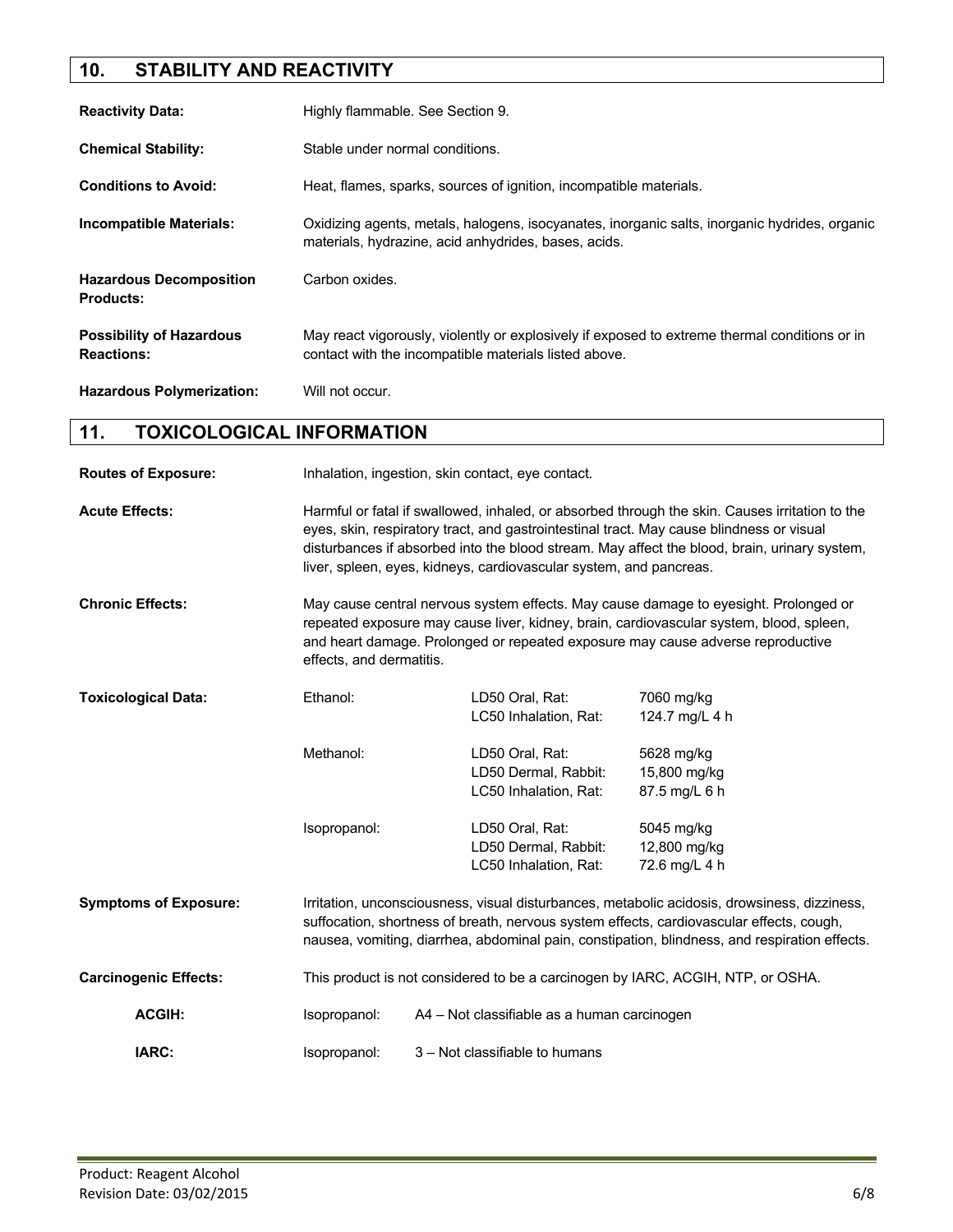### **12. ECOLOGICAL INFORMATION**

| <b>Ecotoxicological Data:</b>         | Ethanol:<br>EC50 Water Flea (Daphnia magna):<br>7.7 mg/L 48 h<br>LC50 Fathead Minnow (Pimephales promelas):<br>> 100 mg/L 96 h                                                                         |  |  |  |
|---------------------------------------|--------------------------------------------------------------------------------------------------------------------------------------------------------------------------------------------------------|--|--|--|
|                                       | Methanol:<br>EC50 Water Flea (Daphnia magna):<br>> 10,000 mg/L 48 h<br>LC50 Fathead Minnow (Pimephales promelas):<br>> 100 mg/L 96 h                                                                   |  |  |  |
|                                       | Isopropanol:<br>LC50 Western Mosquitofish (Gambusia affinis):<br>>1400 mg/L 96 h                                                                                                                       |  |  |  |
| <b>Persistence and Degradability:</b> | Expected to be readily biodegradable.                                                                                                                                                                  |  |  |  |
| <b>Environmental Effects:</b>         | May be hazardous to the aquatic environment.                                                                                                                                                           |  |  |  |
| <b>DISPOSAL INFORMATION</b><br>13.    |                                                                                                                                                                                                        |  |  |  |
| <b>Disposal Instructions:</b>         | All wastes must be handled in accordance with local, state, and federal regulations.<br>Minimize exposure to product waste (see Section 8). Do not dispose unused waste down<br>drains or into sewers. |  |  |  |
| <b>Contaminated Packaging:</b>        | Because emptied containers retain product residue, follow label warnings even after<br>container is emptied. Pesidual vapers may evolede en ignition; de not sut drill grind or                        |  |  |  |

container is emptied. Residual vapors may explode on ignition; do not cut, drill, grind, or weld on or near product container. Offer rinsed packaging material to local recycling facilities.

Waste Codes: Methanol: U154 (US RCRA Hazardous Waste U List – ignitable waste)

## **14. TRANSPORT INFORMATION**

#### **DOT:**

| <b>UN Number:</b>                                  | <b>UN1987</b>                                                     |
|----------------------------------------------------|-------------------------------------------------------------------|
|                                                    | <b>Proper Shipping Name:</b> Alcohols, n.o.s. (Denatured ethanol) |
| <b>Hazard Class:</b>                               | 3                                                                 |
| <b>Packing Group:</b>                              | Ш                                                                 |
| <b>ERG Number:</b>                                 | 127                                                               |
| <b>Environmental Hazard</b><br><b>Regulations:</b> | No information found.                                             |
|                                                    | $\mathbf{R}$                                                      |

**Other Transport Precautions:** IMDG Number: UN1987

## **15. REGULATORY INFORMATION**

#### **U.S. Federal Regulations**:

**OSHA:** This product is considered a "Hazardous Chemical" as defined by the OSHA Hazard Communication Standard, 29 CFR 1910.1200.